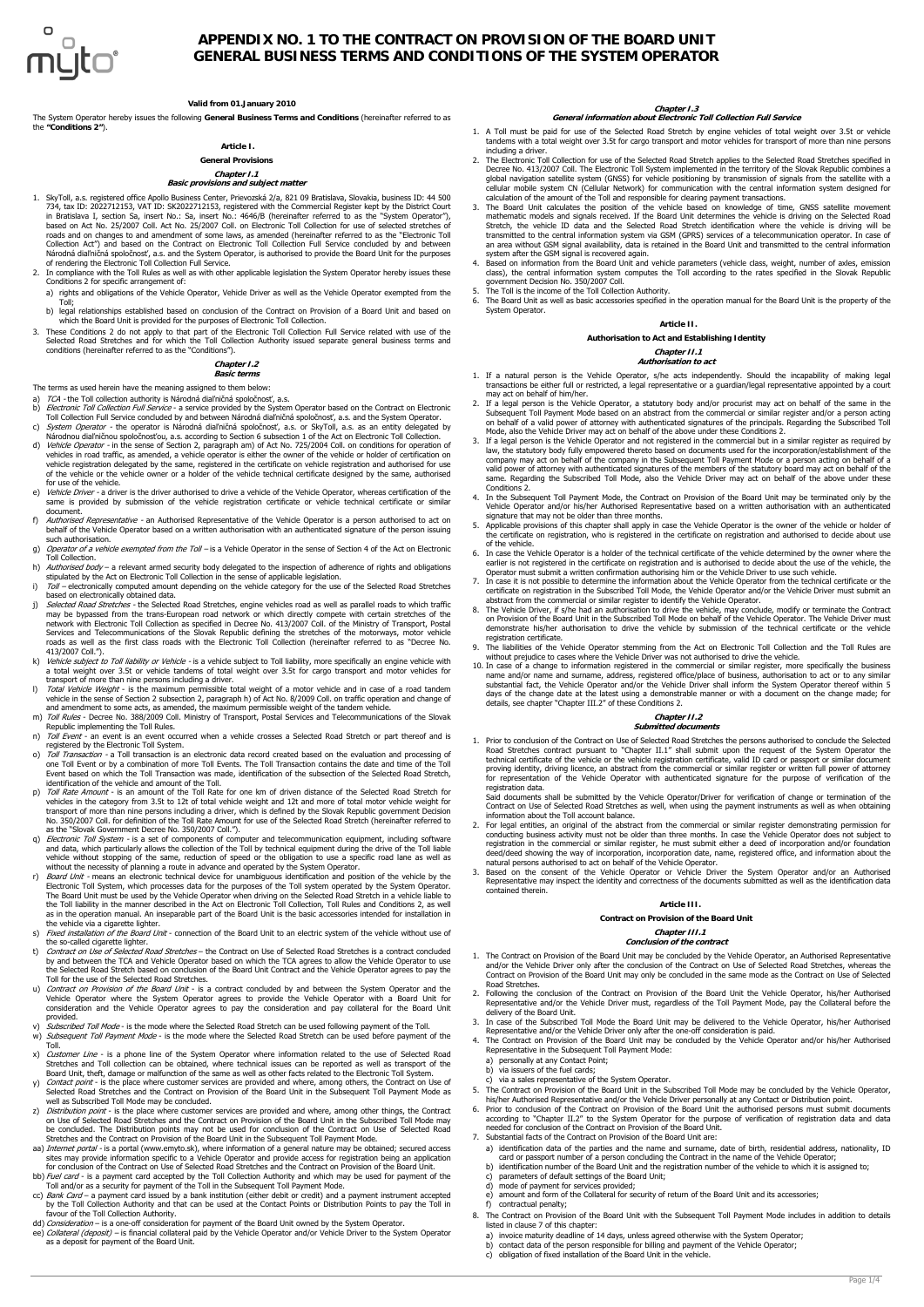- 9. The Vehicle Operator, his/her Authorised Representative and/or the Vehicle Driver are responsible for the correct and
- true information listed in the Contract on Provision of the Board Unit.<br>10. The operator of a vehicle exempted from the Toll according to legal directives is not obliged to enter into the Contract<br>On Provision of the Board

# **Chapter III.2 Change to the contract**

- <span id="page-1-0"></span>1. Change to the Contract on Provision of the Board Unit in the Subsequent Toll Payment Mode can be effected by the Vehicle Operator or his/her Authorised Representative at a Contact point adequately within the provisions applicable<br>to conclusion of the Contract on the Provision of Board Unit.
- 
- 
- to conclusion of the Contract on the Provision of Board Unit in the Subscribed Toll Mode can be effected by the Vehicle<br>2. Change to the Contract on Provision of the Board Unit in the Subscribed Toll Mode can be effected b
- 
- information in the Contract on Provision of the Board Unit is changed, the Vehicle Operator and/or Vehicle Driver will<br>be presented with a new Contract on Provision of the Board Unit.<br>6. Neither the Vehicle Operator nor th the Toll rate or exemption of the vehicle from the Toll.<br>
T. In case of change to the Vehicle Operator for which a vehicle is registered in the Electronic Toll System, the new
- 7. In case of change to the Vehicle Operator for which a vehicle is registered in the Electronic Toll System, the new vehicle Operator, his/her Authorised Representative and also the Vehicle Depresentative and provide sh
- Driver, shall be required to ask for a new registration of the vehicle in the Electronic Toll System followed by
- <span id="page-1-1"></span>conclusion of a new Contract on Provision of the Board Unit. 9. In case of a change to the number of vehicles specified in the Contract on Provision of the Board Unit (an increase or decrease to the number of vehicles), parameters related to the vehicle or in case of replacement of a Board Unit, the Contract on Provision of the Board Unit changes only in the sections applicable to the assignment of the Board Unit to a vehicle.

#### **Chapter III.3 Termination of the contract**

- 1. The Contract on Provision of the Board Unit ceases to exist upon return of the functional Board Unit in good condition to the System Operator. A functional Board Unit in good condition is also a Board Unit for which the System Operator<br>accepted a complaint. In case of a cease to the Contract on Provision of the Board Unit, the Contract on Selected Road Stretches ceases at the same time with respect to the vehicle from which the Board Unit was returned as assigned in the Electronic Toll System.
- 
- 2. Return of the functional Board Unit in good condition terminates the Contract on Provision of the Board Unit as a<br>whole or in the section applicable to the vehicle to which the Board Unit was assigned in the Electronic the System Operator immediately, however within 7 days from termination of the Contract on Use of Selected Road<br>Stretches. In case no Board Unit is returned within the deadline, the Vehicle Operator shall pay a contractual
- 4. The Contract on Use of Selected Road Stretches shall cease to exist also upon expiration of six months from the last Toll transaction registering by the Board Unit assigned to the vehicle or the written withdrawal of the contract by one<br>of the parties
- of the parties.<br>
If, based on the Contract on Use of Selected Road Stretches, the Vehicle Operator uses the Selected Road Stretches<br>
Iby more vehicles he/she owns, the Contract on Use of Selected Road Stretches shall cease of the Board Unit in the section applicable to the Board Unit to which no Toll transaction has been recorded over the past six months.
- 6. The Contract on Provision of the Board Unit according to this chapter may terminate exclusively following the proper and full existence of any and all liabilities stemming from the Contract on Provision of the Board Uni

## **Article IV.**

## **Security of the Board Unit, Return Liability and Contractual Penalties**

- <span id="page-1-2"></span>1. The Vehicle Operator, his/her Authorised Representative or the Vehicle Driver in case of the Subscribed Toll Mode,<br>shall pay the collateral in favour of the System Operator for each Board Unit provided.
- 2. The collateral must be paid in favour of the System Operator based on the Contract on Provision of the Board Unit
- only before provision of the Board Unit. 3. Amount of the collateral is EUR 50.
- The collateral may be paid as follows:
- 
- 
- a) in cash at any Contact point;<br>
b) in cash at any Distribution point in case the Board Unit is assigned to a vehicle listed in the Contract on Use of<br>
Selected Road Stretches in the Subscribed Toll Mode;<br>
c) bank transfe
- the Internet portal; e) by fuel card at a Contact or Distribution Point, the issuer of which is approved by the Toll Collection Authority. For the list of accepted fuel cards, see the Internet portal;
- 
- 5. The collateral is returned to the Vehicle Operator, his/her Authorised Representative and/or the Vehicle Driver upon<br>6. return of the Board Unit, whereas the latter must be functional and not damaged.<br>6. Faces the Vehic contractual penalty amounting to the procurement price of the Board Unit and its accessories less the amount of the consideration and collateral received.
- 
- The System Operator shall issue the new Board Unit to the Vehicle Operator and/or Vehicle Driver after payment of<br>the contractual penalty defined herein.<br>7. In case of the damage or destruction of the Board Unit the System
- the rules applicable to the complaints.<br>
B. In case the Vehicle Operator and/or Vehicle Driver fail to return the accessories of the Board Unit or any part thereof,<br>
the System Operator shall have the right to decrease the
- battery cover, the Board Unit is regarded as damaged and the System Operator shall have the right to decrease the collateral returned by the fee for the damaged Board Unit according to the currently applicable tariff rates.

## **Article V. Board Unit**

- <span id="page-1-3"></span>1. Only the Board Unit assigned by the System Operator based on the Contract on Provision of the Board Unit may be used in the vehicle. The Board Unit is not transferable.
- The System Operator requires use of the Board Unit exclusively with the original accessories; otherwise no complaint<br>can be accepted from the Vehicle Operator and/or Vehicle Driver with respect to the correct function of t
- Unit.<br>3. The Board Unit may be handled or used only as determined by the Act on Electronic Toll Collection, the Toll Rules,<br>Conditions 2 and the operation manual of the Board Unit.

### **Chapter V.1 Installation and positioning of the Board Unit**

1. The Vehicle Operator and, in the case of the vehicle registration in the Subscribed Toll Mode, the Vehicle Driver shall<br>be responsible for the correct installation and location of the Board Unit in the vehicle in compli

Unit operation manual. This is without prejudice to liability of the installation centre (hereinafter referred to as the "authorised partner") for correct installation of the Board Unit in case of the fixed installation of

- 
- 4. If the vehicle is fitted with a device or assembly that may prevent the proper function of the board unit the Vehicle<br>Operator and/or Vehicle Driver shall arrange installation of an external antenna delivered by the Sys
- . Payment Mode the fixed installation of the Board Unit in the vehicle must be arranged by an authorised partner<br>6. The System Operator shall publish a list of the authorised partners at each Contact and Distribution point
- on the Internet portal.
- 7. The System Operator requires the use of a specific assembly set for security of the fixed installation of the Board Unit available to the Vehicle Operator for consideration at a Contact point via the authorised partners.

#### **Chapter V.2 Setup of the Board Unit**

- 1. The Vehicle Operator shall be responsible for the proper setting of the Board Unit and the Vehicle Driver shall be responsible for the same before and during a drive on the Selected Road Stretch. The setup of the Board
- based on the registration data vehicle category, total vehicle weight, number of vehicle axles and vehicle emission<br>class. The Vehicle Operator or Vehicle Driver shall check the correct data setup upon handover of the Bo the vehicle class is not specified in the vehicle registration certificate, vehicle technical certificate, vehicle certificate, the europe confirmation by the producer or its representative, the EURO 0 emission class will
- Toll rate than the Toll rate corresponding to the real vehicle category, the Vehicle Caractor must pay the Toll calculated based on the higher rate. The Vehicle Operator is authorised to lodge a claim regarding the incorre
- 
- according to the mode selected.
- 1. The Vehicle Operator and/or the Vehicle Driver must use the Board Unit in conformity with the operation manual. The
- 
- defined in the Act on Electronic Toll Collection, the Toll Rules and these Conditions 2.
- 
- 4. In case the Vehicle Operator and/or the Vehicle Driver discovers an error in the setting of the Board Unit after the drive on the Sleeted Road Stretch, the error should be immediately communicated to the System Operator
- 
- compliance with the Conditions in settlement of the Toll arrears.<br>
C. In case the incorrect setup of the Board Unit causes an excessive Toll payment, the Vehicle Operator shall apply for<br>
C. In case of the denage or breach the Vehicle Operator, vehicle registration number and approximate position where the vehicle operator shall communicate a code event to the Vehicle Driver and the Vehicle Driver may continue in the drive only to the dosest
- Board Unit according to the instructions of the System Operator specified in the operation manual for the Board Unit.<br>In case the transport of the Board Unit is not arranged as instructed by the System Operator, the Vehicl

# **Chapter V.4 Theft, loss, damage or destruction of the Board Unit**

- 1. For the procedure to be followed by the Vehicle Driver and the System Operator in case of theft, loss, damage or destruction of the Board Unit influencing the correct operation during the drive on the Selected Road Stretch, see
- provisions of "[Chapter V.3"](#page-1-1). 2. In case of the theft, loss or destruction of the Board Unit the Vehicle Operator and/or Vehicle Driver shall inform the System Operator thereof on the Customer Line. For identification purposes, the Vehicle Operator and/or the Vehicle<br>Driver informs the System Operator about his/her name and surname, the name and surname or business name or
- code to the Vehicle Operator and/or the Vehicle Driver and block the Board Unit in the Electronic Toll System. 3. In case the Board Unit was used by an unauthorised person after theft or loss, the Vehicle Operator to which the Board Unit is assigned shall pay the full amount of the Toll calculated according to the records in the E
- theft or loss report by the Vehicle Operator.<br>In case of the loss or theft of the Board Unit the System Operator shall, in addition to blocking the Board Unit, have
- 4. In case of the loss or theft of the Board Unit the System Operator shall, in addition to blocking the Board Unit, have<br>the right to claim for its right for the collateral and contactual penalty according to Article [6](#page-1-2) o
- the original Contract on Provision of the Board Unit to the extent applicable to original Board Unit. The Vehicle<br>Operator shall pay the System Operator a one-off collateral for the new Board Unit according to Article [6](#page-1-2).<br>T
- damaged or destroyed. The Vehicle Operator and/or Vehicle Driver are fully responsible for damages related to stolen, lost or damaged Board Units.

### **Chapter V.5 Returning of the Board Unit**

- 1. The Vehicle Operator for whom the right to use the Board Unit ceased to exist in the Electronic Toll System (due to<br>termination of the Electronic on the Contract on Provision of the Doard Unit and/or the Contract on Use however within 7 calendar days at the latest from the expiration of the right to use the Board Unit in compliance with provisions of the Contract on Provision of the Board Unit.
- 2. The Vehicle Operator shall return the Board Unit without delay within 21 calendar days at the latest if requested by<br>the System Operator particularly due to the following technical and operational reasons:<br>a) end of lif
	-
	-
- vehicles of the Vehicle Operator and/or the Vehicle Driver.<br>3. In case no Board Unit is returned within the deadline according to this chapter, the Vehicle Operator shall pay the<br>contractual penalty to the System Operator
- 
- 4. In case of change to the Vehicle Operator for which a Board Unit was assigned, the original Vehicle Operator shall<br>return the Board Unit within five calendar days from the date of the change.<br>5. In case the Contract on
- damaged, the Vehicle Operator shall have the right to the collateral. If damaged or destroyed, Article IV, clause 7<br>shall apply. The above does not apply to the replacement of the Board Unit in case of damage.<br>Shall apply.
- **Chapter V.3 Use of the Board Unit** 
	-
	- Vehicle Operator and/or Vehicle Diver is responsible for checking the functionality and correct setting of the Board<br>Unit before the drive, during the drive and at the end of the drive on the Selected Road Stretch.<br>2. When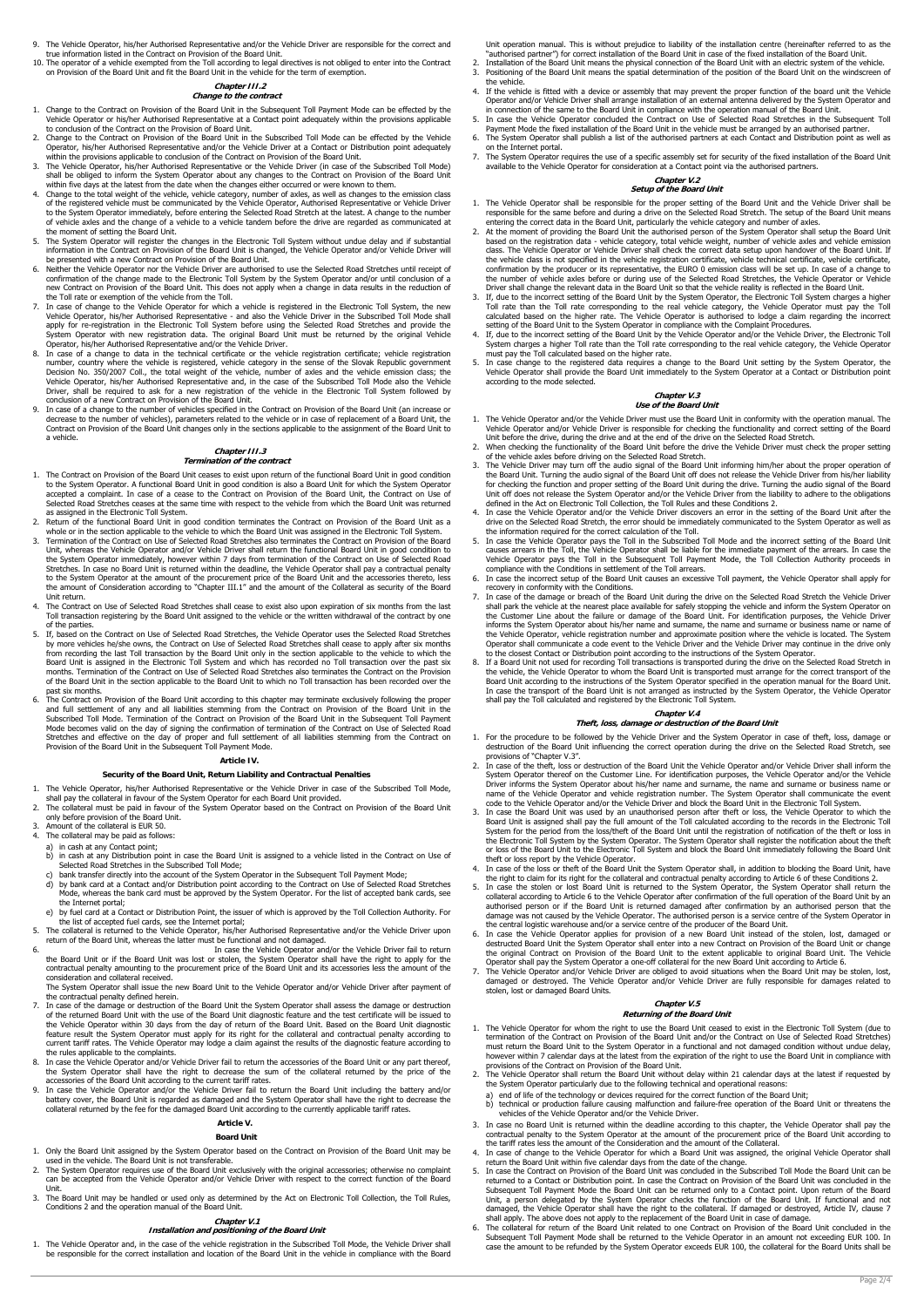returned to the Vehicle Operator's bank account as specified in the Contract on Provision of the Board Unit. Costs

- associated with the return of the Collateral shall be paid by the Vehicle Operator.<br>The New Vehicle of the Collateral shall be paid by the Vehicle Operator on Use of Selected Road Stretches as a<br>whole or in the section app
- 
- **Article VI.**

# **Prices and Payment Terms**

# **Chapter VI.1 Fees and fee rates**

- 1. Fee rates associated with the provision of the Electronic Toll Collection Full Service including the amount of the consideration are covered in the applicable tariff of fees. The fee tariff applies to all vehicles registered in the Epictophe tariff of fees. The fee tariff applies to all vehicles registered in the Epictophe tariff of fe
- 
- 
- Electronic Toll System and liable to the Toll.<br>
2. The Vehicle Operator is responsible for payment of the fees.<br>
3. Prices in the tariff are denominated in EUR including value added tax according to the applicable legal pr
- 
- 

## **Chapter VI.2**

- **Payment of the fees in the Subscribed Toll Mode**
- 1. For payments in the Subscribed Toll Mode, the fees may be paid as follows:
- a) in cash at a Contact or Distribution Point; b) by bank card at a Contact or Distribution Point. For the list of accepted bank cards, see the Internet portal;
- c) by fuel card at a Contact or Distribution Point, the issuer of which is approved by the Toll Collection Authority. For the list of accepted fuel cards, see the Internet portal; 2. Payment by bank and/or fuel card must be confirmed by the authorisation centre and accepted by the issuer of the
- bank or fuel cards. In case of authorisation failure or no payment is accepted by the bank or fuel card issuer, the
- Vehicle Operator and/or the Vehicle Driver shall effect payment in a different way as mentioned above.<br>3. In case of a lost, stolen or otherwise misused bank or fuel card without blocking of the same by the Vehicle Operato

#### **Chapter VI.3 Subsequent Toll Payment Mode**

- 1. For the Subsequent Toll Payment Mode, the payment of fees being part of the invoice can be effected as follows: a) bank transfer or deposit into the account of the System Operator;
- b) at Contact points by bank card, fuel card or in cash.
- 2. In case of payment of the fees by wire transfer, the Vehicle Operator shall identify the payment by the variable field and specific field mentioned on the invoice being paid. The variable field as well as the specific f
- indicate both fields in the note field of the wire transfer in the following format VS:XXXXXXXXXX;SSXXXXXXXXXX. The invoice shall also indicate the maturity deadline which is usually 14 calendar days. 3. Payment of the fees must be credited in the System Operator's account on the invoice maturity date at the latest. 4. Potential overpayments will be included in the subsequent billing period. In case the Vehicle Operator wants to return the overpayment of the fee invoice before the end of subsequent billing period, s/he must submit an Application for Funds Refund in writing and delivered to the System Operator. In case of a request for return by wire transfer, the payments shall be effected on the Vehicle Operator's bank account given in the Contract on Provision of the Board Unit. The bank fees associated with the payment of the overpayment shall be paid by the Vehicle Operator. Only overpayments not exceeding EUR 100 are paid in cash.

### **Chapter VI.4 No payment, fee late payment**

- 1. In case of a fee for late payment, the System Operator may charge the contractual penalty amounting to 0.1% of
- 
- outstanding amount for each day of eleay to the Vehicle Operator. The such and one of a fee for late payment the System Operator Shall send the first reminder to the Vehicle Operator. The first reminder is due within 14 ca
- 
- 

## **Article VII.**

## **Inspection of Compliance with Requirements related to the Board Unit**

1. Inspection of compliance with requirements related to the Board Unit is performed by employees and persons<br>delegated by the System Operator in cooperation with the authorised body on the place and at the time of inspect

## **Article VIII. Communication Channels**

### **Chapter VIII.1 Customer services**

- 1. The System Operator provides Customer services covering, provision of the Board Unit, particularly the provision of services by the Vehicle Operator and/or the Vehicle Driver via the Contact or Distribution points, Customer Line and Internet portal, particularly:
	-
	-
	- a) conclusion of the Contract on Provision of the Board Unit;<br>b) registration of vehicles;<br>c) delivery, replacement and receipt of the Board Unit;<br>d) publishing a list of authorised partners for fixed installation of the b
	- e) passioning a list of dationsed partners for medi including receipt of fees and collaterals;
	-
	-
	- f) returning of collaterals; g) lodging and settling of complaints; h) provision of information and information materials.
- 2. Full information related to the customer services is available on the Internet portal.

# **Chapter VIII.2 Contact Point**

- 1. The Contact Points provide the Vehicle Operator and/or the Vehicle Driver particularly the following services in relation with the Contract on Provision of the Board Unit:
	- a) conclusion, change or termination of the Contract on Provision of the Board Unit in the Subscribed Toll Mode and provision of the Board Unit;
	- b) conclusion, change and termination of the Contract on Provision of the Board Unit in the Subsequent Toll Payment Mode and provision of the Board Unit;
	- c) receipt of payments of fees related to services of the Electronic Toll Collection Full Service;
	- receipt and return of the collateral;
	-
	- e) consultancy services in the field of Electronic Toll System;<br>f) receipt of reports on technical issues of the Board Unit and basic diagnostics of the Board Unit functionality;<br>g) intermediation of the fixed installation
	-
	-
	- i) lodging and settling of complaints, impulses and grievances;<br>i) provision of information about settlement details, making of provision of information about settlement details, making out of duplicates of bills, resolving of questions related<br>to the cettlement to the settl

k) provision of information materials.

- 2. The System Operator may provide some customer services usually provided by a Contact Point elsewhere, e.g. via their business representatives or the issuers of fuel cards.
- 3. For the full list of the Contact Points of the System Operator, see the Internet portal.

#### **Chapter VIII.3 Distribution Point**

- 1. The Distribution Points primarily provide the Vehicle Operator and/or the Vehicle Driver the following services in relation with the Contract on Provision of the Board Unit: a) conclusion, change or termination of the Contract on Provision of the Board Unit in the Subscribed Toll Mode and
	- provision of the Board Unit; b) receipt of payments of fees related to services of the Electronic Toll Collection Full Service;
	-
	-
	- c) receipt and return of the collateral;<br>d) consultancy services in the field of the Electronic Toll System;<br>e) receipt of reports on technical issues of the Board Unit and basic diagnostics of the Board Unit functionality
	-
	- g) lodging of complaints, impulses and grievances; h) provision of information and information materials.
	-
- Distribution Points do not allow conclusion, change or termination of the Contract on Provision of the Board Unit in 2.<br>The Subsequent Toll Payment Mode.<br>3. For the full list of the Distribution Points of the System Operat
- 

#### **Chapter VIII.4 Customer Line**

- 1. The Customer Line is a customer phone line primarily providing non-stop customer services to the Vehicle Operator<br>and/or the Vehicle Driver.<br>2. The Customer Line provides the Vehicle Operator and/or the Vehicle Driver t
	- Contract on Provision of Board Unit:
	-
	- a) consultancy services in the field of the Electronic Toll System;<br>b) receipt of reports on technical issues related to the Board Unit;<br>c) arrangement for arrival of a vehicle with a reported malfunctioning Board Unit to by assignment of an event code;
	- d) lodging of complaints, impulses and grievances;<br>e) provision of information about settlement de e) provision of information about settlement details, making duplicates of bills, resolving questions related to
	- provision :<br>settlement; f) receipt of application for sending information material, copies of bills by mail or e-
- 3. Identification of the Vehicle Operator and/or the Vehicle Driver of the vehicle:
- Confidential information, personal data and detailed information related to a specific account of the Vehicle Operator<br>is provided only after verification of the caller to whom the information is provided only after respon
- 5. Following the conclusion of the Contract on Provision of the Board Unit the System Operator and Vehicle Operator
- and/or the Vehicle Driver shall agree on inspection questions and responses for authentication in order to get detailed information related to a specific Contract on Provision of the Board Unit via the Customer Line.

## **Chapter VIII.5 Internet website**

- 1. The Internet portal primarily provides the Vehicle Operator and/or Vehicle Driver the following services in relation with the Contract on Provision of the Board Unit:
	- a) sending of registration data for registration in the Electronic Toll System; b) sending a report about technical problems;
	-
	- c) lodging of complaints, impulses and grievances as well as progress information;<br>d) provision of information about details of the settlement; provision of information about details of the settlement;
	- printing of duplicates of bills;
	-

2. The Complaint Procedures shall particularly be governed by:

372/1990 Coll. on offences, as amended.

by secured connection to the Internet portal: d) by phone via the Customer Line;<br>e) if the complaint relates to the ma

when the driver of the vehicle learnt the same.

Point.

attached.

- 
- f) general information and documents for download.<br>2. Some customer services available as mentioned above through the Internet website require user login using a<br>3. Following conclusion of the Contract on Use of Selected R
- Unit, the System Operator shall deliver the login information and password for logging into the Internet portal. The System Operator shall adopt and implement any and all security measures to protect the confidentiality of
- 5. The usernames and access passwords are not transferable. The Vehicle Operator shall be responsible for adoption of
- any and all security measures required to avoid misuse of the username and password or access thereto by<br>unauthorised persons. Otherwise, the Vehicle Operator shall inform the System Operator without undue delay. In<br>case o in case of unauthorised granting of access and/or misuse of the Internet portal.
- 6. In case of damage occurred to the System Operator due to the breach of said provisions contained in this chapter by
- the Vehicle Operator, the Vehicle Operator shall be liable for compensation to the full extent. The case the Vehicle Operator forgets the username and/or access password, the System Operator must be informed<br>and the latter

## **Article IX.**

## **Complaint Procedures**

# **Chapter IX.1 General provisions and terms**

1. The Complaint Procedures define legal relationships between the System Operator and the Vehicle Operator and/or<br>the Vehicle Driver who is a consumer in case of complaints related to the correctness and quality of the El

a) provisions of Section 499 of Act No. 40/1964 Coll., Civil Code, as amended;<br>b) provisions of Act No. 513/1991 Coll., Commercial Code, as amended;<br>c) Act No. 250/2007 Coll. on consumer protection and on change to the Act

3. For the purpose of these Complaint Procedures, a complaint means the right of the Vehicle Operator and/or the<br>Vehicle Driver to claim liability for the poor quality and/or incorrect provision of services by the System O

asking for a remedy or performance compensation (hereinafter referred to as the "Complaint"). These Complaints by the Vehicle Operator and/or the Vehicle Driver related to an inconsistency in settlement of the fees related

**Chapter IX.2 Basic requirements for lodging a complaint**  1. In the sense of these Complaint Procedures, the Vehicle Operator or Authorised Representative delegated to act in<br>the matter of the complaint (hereinater referred to as the "Authorised Representative") or Vehicle Driver

a) in writing to the registered office of the System Operator;<br>b) personally at any Contact or Distribution Point, whereas the complaint must be lodged in writing and/or the<br>System Operator shall print the complaint lodged

if the complaint relates to the malfunction of the Board Unit, then personally and only at a Contact or Distribution

2. The written complaint may be lodged exclusively using a form prepared by the System Operator for this purpose or filling in a form available on the Internet website of the System Operator. The complaint forms are available at the Distribution and Contact Points as well as<br>3. The Vehicle Operator and/or Vehicle Diver must give reasons of the complaint in his/her written complaint as well as<br>3. The Vehicle Operator and/or Vehicle Diver must give reas

**Chapter IX.3 The ways of lodging and settling the complaint**  1. The Vehicle Operator may lodge a complaint immediately from the moment of registering a fact creating the grounds<br>60 for the complaint, however, within 30 days from the day of being aware thereof at the latest. In case

a Lodging a complaint means:<br>a) in case of mail, the complaint lodging date is the date when the complaint was delivered to the mail office at the<br>registered office of the System Operator, whereas the stamp or mail deliver

Page 3/4